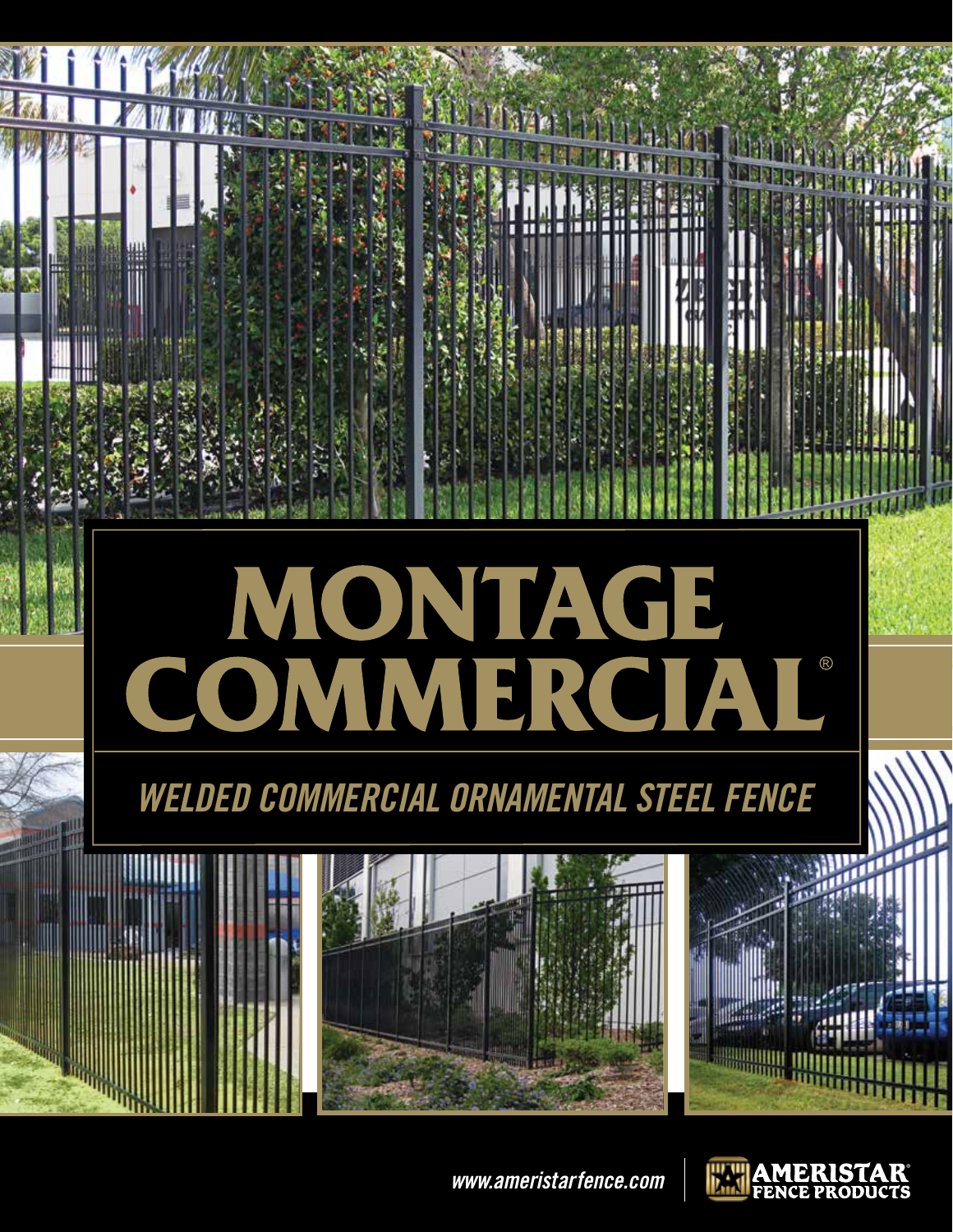







## **FIII** CLASSIC™

- *7' or 8' Heights* j
- *3-Rail or 4-Rail Panels* j
- *Extended Picket Panels* j
- *4" Standard or 3" Pet, Pool & Play Picket Air-Space* j



## **MAJESTIC**

- *7' or 8' Heights* j
- *3-Rail or 4-Rail Panels* j
- *Extended Picket Panels* j
- *4" Standard or 3" Pet, Pool & Play Picket Air-Space* j



# **FEE** GENESIS™

- *7' or 8' Heights* j
- *3-Rail or 4-Rail Panels* j
- *Extended Picket Panels* j
- *4" Standard or 3" Pet, Pool & Play Picket Air-Space* j



#### **INVINCIBLE™**

- *7' or 8' Heights* j
- *3-Rail or 4-Rail Panels* j
- *Extended Picket Panels* j



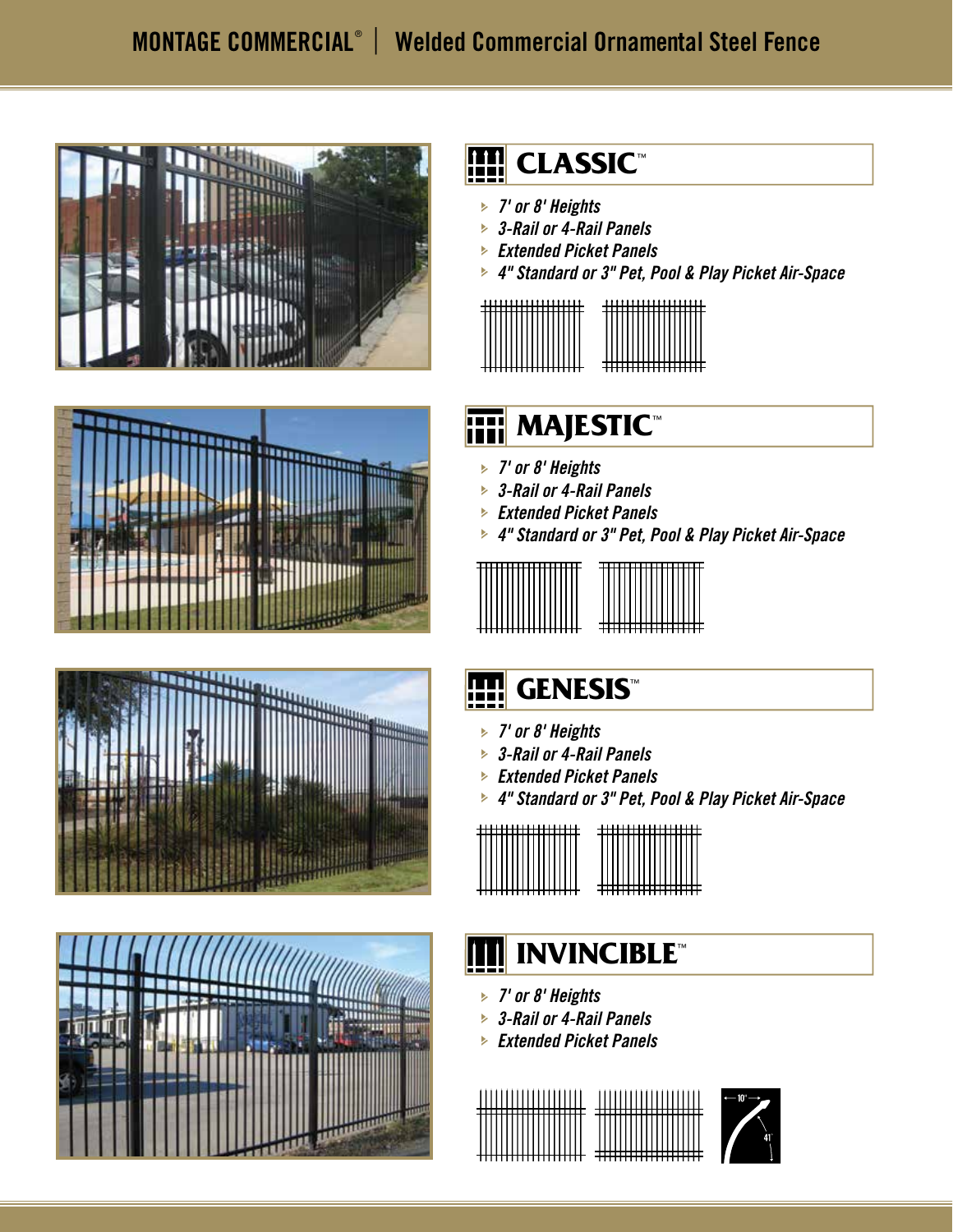



#### **POOL, PET & PLAY ™**

- *Improved Panel Strength & Durability* j
- *Increased Safety & Security for Children & Pets* j



#### **GATE OPTIONS**

- *MONTAGE COMMERCIAL*® *SWING GATES* j
- *MONTAGE COMMERCIAL* ® *ARCHED GATES* j
- *ESTATE* ®  *STEEL ENTRY GATES* j
- *TRANSPORT* ® *CANTILEVER GATES* j
- *PASSPORT* ® *ROLL GATES* j



| <i><b>PICKETS</b></i>       | <b>RAILS</b>                                 | <b>POSTS</b>              |
|-----------------------------|----------------------------------------------|---------------------------|
| $\frac{3}{4}$ "sq. x 14 ga. | $1\frac{1}{2}$ " x $1\frac{1}{2}$ " x 14 ga. | $2\frac{1}{2}$ " x 14 ga. |



*20 Year Warranty backed by proven excellence for over 30 years*



*Montage Commercial is manufactured from nearly 96% recycled steel*